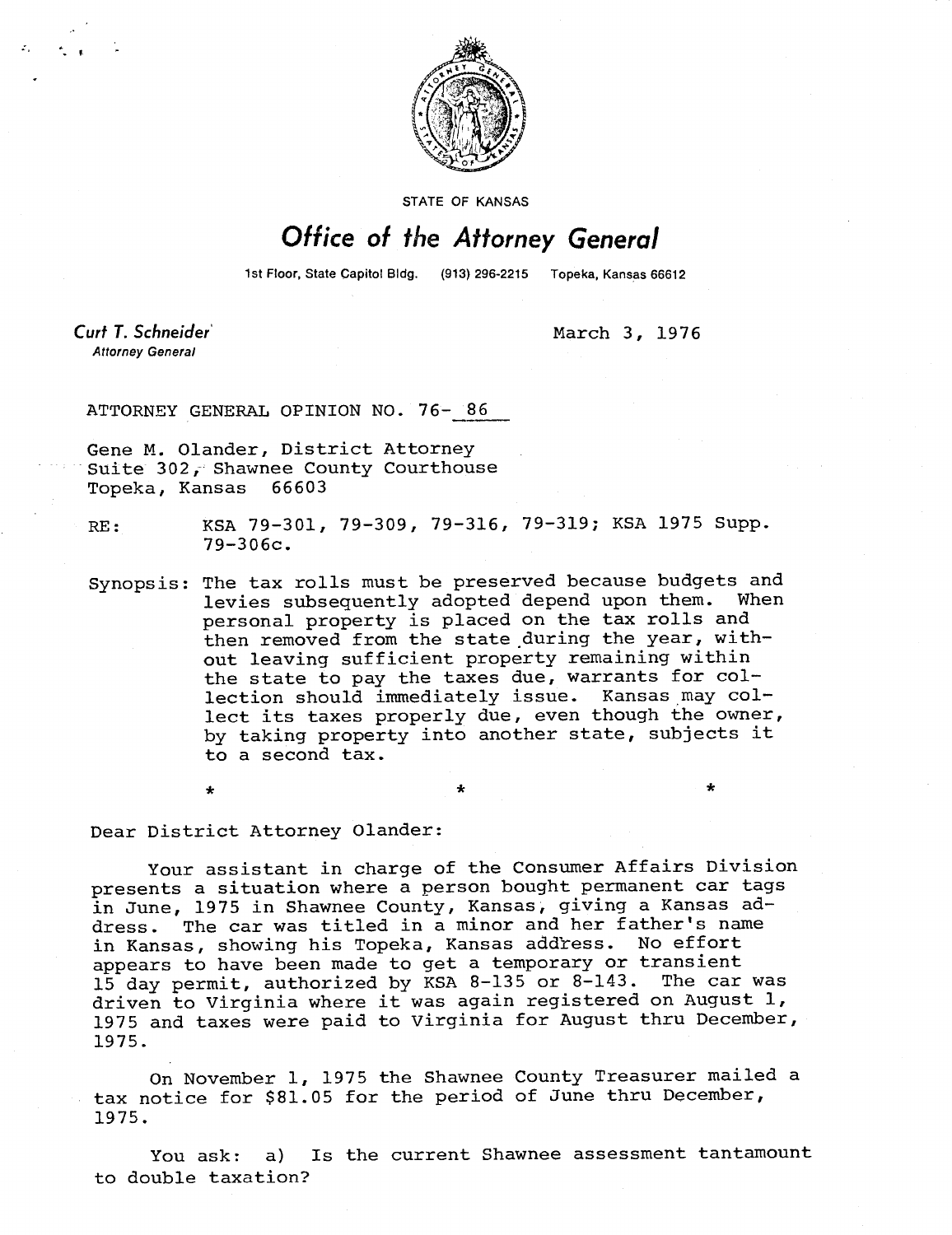Gene M. Olander, District Attorney March 3, 1976 Page 2

nti le

b) How does the pro-ration under KSA 1975 Supp. 79-306c work where a car is taken out of the state?

c) Does KSA 79-319 govern the tax assessed against a motor vehicle withdrawn from Kansas within the calendar year and re-registered outside the state?

The Shawnee County Assessment is not "double taxation". Kansas has not taxed this same car twice. The owner, by driving the car out of the state and registering it in another state incurred a second taxation in the same year by another<br>state. Taxation of the same property in the same year by Taxation of the same property in the same year by two different states is constitutional. Ray v. Board of County Comm's., 173 Kan. 859, 864, 865, 252 P2d 899. (1953); Dicarlo. Masonry Cp. v. Higgins, 178 Kan. 222, 227, 284 P2d 523 (1955).

The basic scheme of taxation of personal property can be seen plainly if 79-301, 79-306c, 79-309, 79-316 and 79-319 are all read together. There appears a definite plan for taxation of all personal property. On January 1, the tax rolls are made<br>up. KSA 79-301. All personal property must be listed valued up. KSA 79-301. All personal property must be listed, valued<br>and assessed. Any subsequent sale or transfer will not affect and assessed. Any subsequent sale or transfer will not affect 79-309. If property is brought in from out of state after January 1, and before July 1, it shall be listed, unless the owner can prove his property was listed and assessed in another state, and if so it shall be exempt for that year. 79-316. If the owner attempts to take his personal property out of the state without leaving sufficient property in Kansas to pay taxes, a warrant for the forthwith collection of taxes shall be issued. 79-319.

If local officials would permit the tax lists to erode or diminish, then, come November 1, budgets made on the basis of such lists would be underfunded because the levies would not raise the expected tax.

So, the Kansas legislature have made stringent laws to protect these tax rolls.

Automobiles are a special taxation problem in that the sales and transfer of them are so numerous, and the moving of the vehicles from one taxing district to another after such transfer, that the Kansas legislature enacted 79-306c, which gave Kansans a method of paying for that portion of the year they owned a car under a proration formula, each subsequent owner assuming the remaining months of the year. This statute contemplates a Kansas buyer or proratee. There can be no proration under this law unless there is a buyer who will assume the burden of paying the taxes for the remaining months.